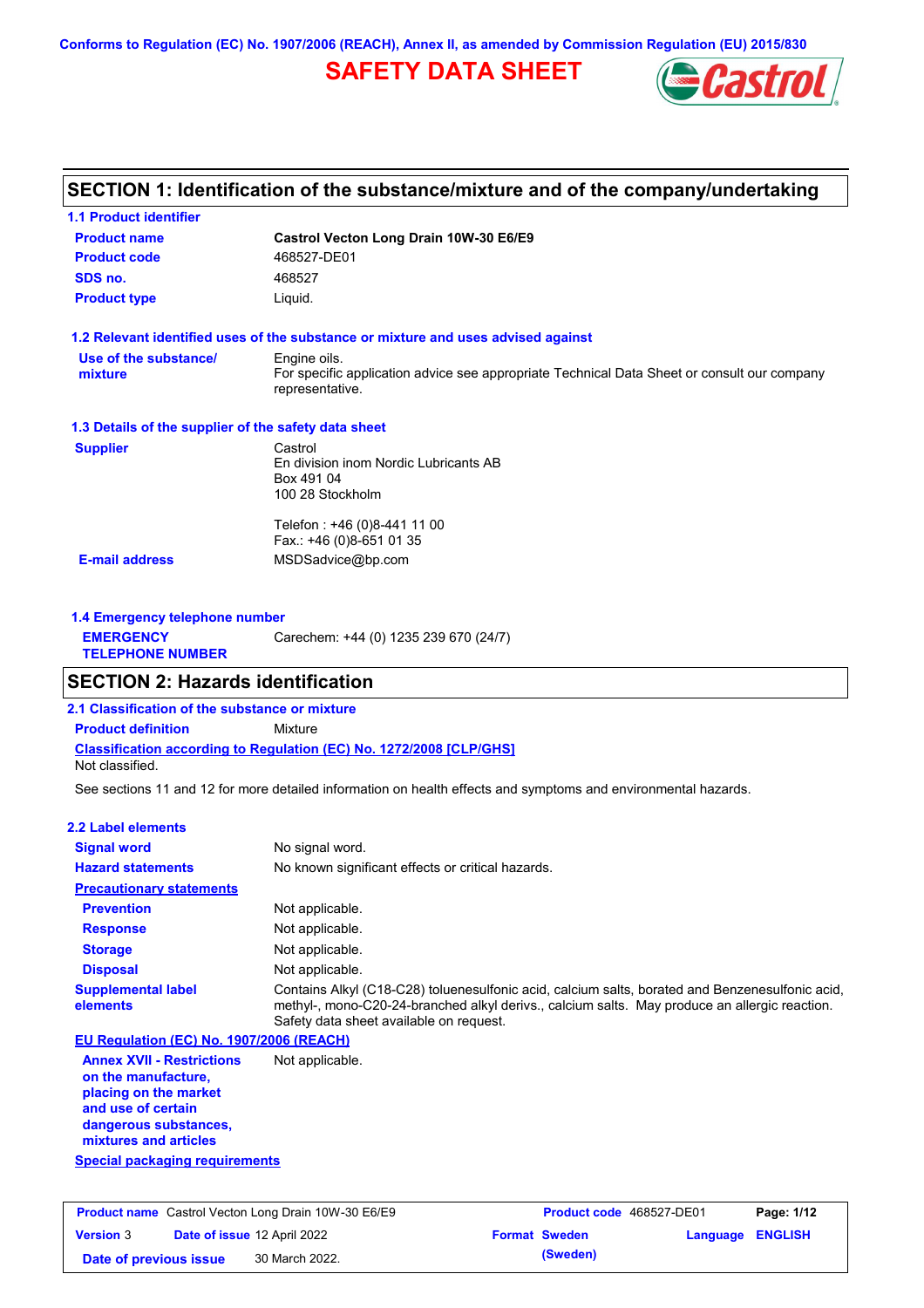# **SECTION 2: Hazards identification**

| <b>Containers to be fitted</b><br>with child-resistant<br>fastenings                                                     | Not applicable.                                                                                                                                                                                                          |
|--------------------------------------------------------------------------------------------------------------------------|--------------------------------------------------------------------------------------------------------------------------------------------------------------------------------------------------------------------------|
| <b>Tactile warning of danger</b>                                                                                         | Not applicable.                                                                                                                                                                                                          |
| 2.3 Other hazards                                                                                                        |                                                                                                                                                                                                                          |
| <b>Results of PBT and vPvB</b><br>assessment                                                                             | Product does not meet the criteria for PBT or vPvB according to Regulation (EC) No. 1907/2006,<br>Annex XIII.                                                                                                            |
| <b>Product meets the criteria</b><br>for PBT or vPvB according<br>to Regulation (EC) No.<br><b>1907/2006, Annex XIII</b> | This mixture does not contain any substances that are assessed to be a PBT or a vPvB.                                                                                                                                    |
| Other hazards which do<br>not result in classification                                                                   | Defatting to the skin.<br>USED ENGINE OILS<br>Used engine oil may contain hazardous components which have the potential to cause skin<br>cancer.<br>See Toxicological Information, section 11 of this Safety Data Sheet. |

## **SECTION 3: Composition/information on ingredients**

#### **3.2 Mixtures**

Mixture **Product definition**

Highly refined base oil (IP 346 DMSO extract < 3%). Proprietary performance additives. **Product/ingredient** 

| <b>Product/ingredient</b><br>name                                                               | <b>Identifiers</b>                                                                      | %         | <b>Regulation (EC) No.</b><br>1272/2008 [CLP] | <b>Type</b> |
|-------------------------------------------------------------------------------------------------|-----------------------------------------------------------------------------------------|-----------|-----------------------------------------------|-------------|
| Distillates (petroleum), hydrotreated<br>heavy paraffinic                                       | REACH #: 01-2119484627-25<br>EC: 265-157-1<br>CAS: 64742-54-7<br>Index: 649-467-00-8    | ≥75 - ≤90 | Not classified.                               | $[2]$       |
| Lubricating oils (petroleum), C20-50,<br>hydrotreated neutral oil-based                         | REACH #: 01-2119474889-13<br>EC: 276-738-4<br>CAS: 72623-87-1<br>Index: 649-483-00-5    | ≤10       | Not classified.                               | $[2]$       |
| Distillates (petroleum), solvent-<br>dewaxed heavy paraffinic                                   | REACH #: 01-2119471299-27<br>EC: 265-169-7<br>CAS: 64742-65-0<br>Index: 649-474-00-6    | ≤5        | Not classified.                               | $[2]$       |
| Distillates (petroleum), hydrotreated<br>light paraffinic                                       | REACH #: 01-2119487077-29 ≤3<br>EC: 265-158-7<br>CAS: 64742-55-8<br>Index: 649-468-00-3 |           | Not classified.                               | $[2]$       |
| reaction mass of isomers of:<br>C7-9-alkyl 3-(3,5-di-tert-butyl-<br>4-hydroxyphenyl) propionate | REACH #: 01-0000015551-76<br>EC: 406-040-9<br>CAS: 125643-61-0<br>Index: 607-530-00-7   | ≤3        | Aquatic Chronic 4, H413                       | $[1]$       |
| Alkyl (C18-C28) toluenesulfonic acid,<br>calcium salts, borated                                 | $EC: -$<br>$CAS. -$                                                                     | ≤0.3      | Skin Sens. 1B, H317<br>Repr. 2, H361d         | $[1]$       |
| Benzenesulfonic acid, methyl-, mono-<br>C20-24-branched alkyl derivs.,                          | CAS: 722503-68-6                                                                        | ≤ $0.3$   | Skin Sens. 1B, H317                           | $[1]$       |

calcium salts

**See Section 16 for the full text of the H statements declared above.**

Type

[1] Substance classified with a health or environmental hazard

[2] Substance with a workplace exposure limit

[3] Substance meets the criteria for PBT according to Regulation (EC) No. 1907/2006, Annex XIII

[4] Substance meets the criteria for vPvB according to Regulation (EC) No. 1907/2006, Annex XIII

[5] Substance of equivalent concern

[6] Additional disclosure due to company policy

Occupational exposure limits, if available, are listed in Section 8.

|                        | <b>Product name</b> Castrol Vecton Long Drain 10W-30 E6/E9 | Product code 468527-DE01 |                  | Page: 2/12 |
|------------------------|------------------------------------------------------------|--------------------------|------------------|------------|
| <b>Version 3</b>       | <b>Date of issue 12 April 2022</b>                         | <b>Format Sweden</b>     | Language ENGLISH |            |
| Date of previous issue | 30 March 2022.                                             | (Sweden)                 |                  |            |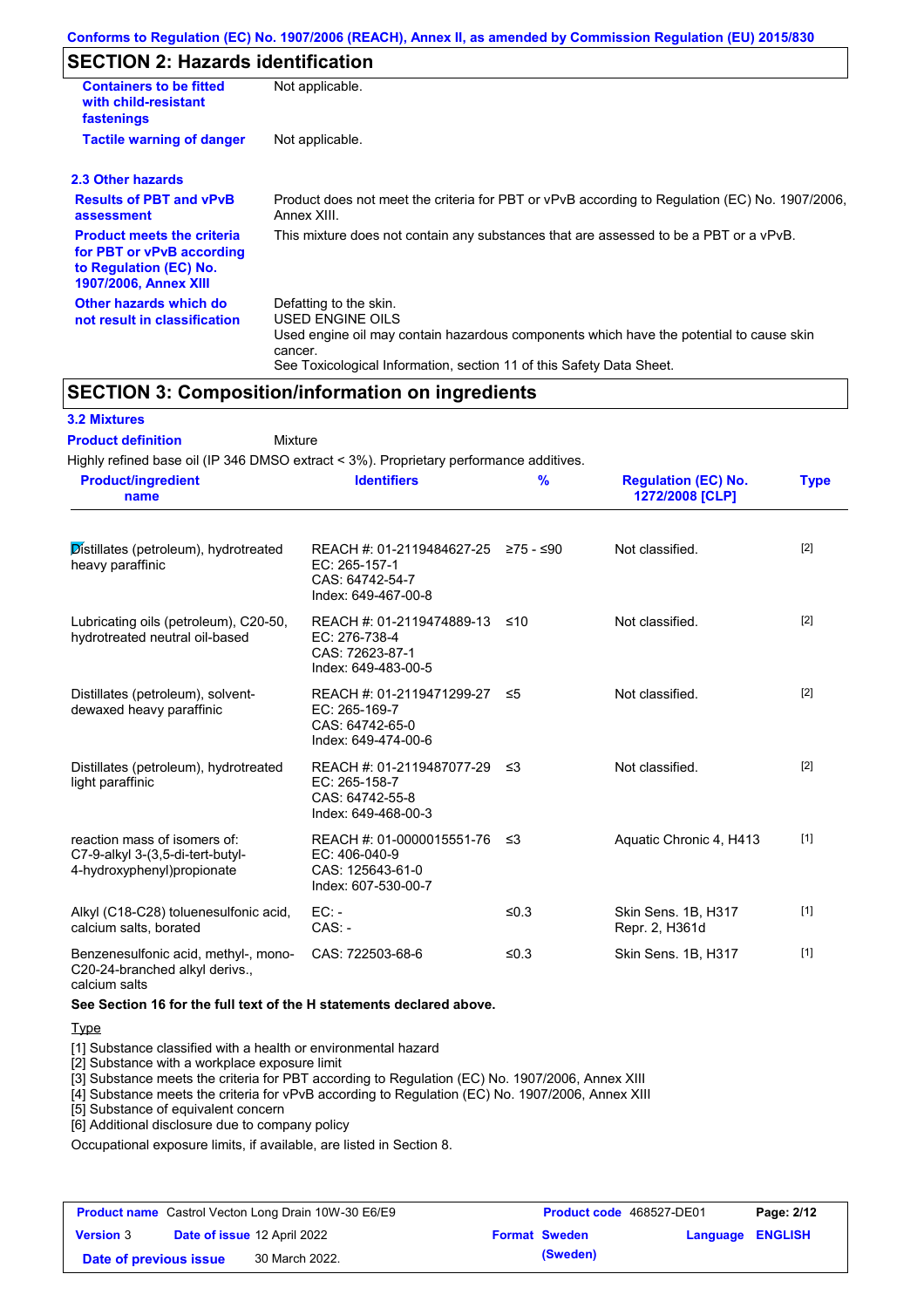## **SECTION 4: First aid measures**

| <b>4.1 Description of first aid measures</b> |                                                                                                                                                                                                                                                     |
|----------------------------------------------|-----------------------------------------------------------------------------------------------------------------------------------------------------------------------------------------------------------------------------------------------------|
| Eye contact                                  | In case of contact, immediately flush eyes with plenty of water for at least 15 minutes. Eyelids<br>should be held away from the eyeball to ensure thorough rinsing. Check for and remove any<br>contact lenses. Get medical attention.             |
| <b>Skin contact</b>                          | Wash skin thoroughly with soap and water or use recognised skin cleanser. Remove<br>contaminated clothing and shoes. Wash clothing before reuse. Clean shoes thoroughly before<br>reuse. Get medical attention if irritation develops.              |
| <b>Inhalation</b>                            | If inhaled, remove to fresh air. In case of inhalation of decomposition products in a fire,<br>symptoms may be delayed. The exposed person may need to be kept under medical<br>surveillance for 48 hours. Get medical attention if symptoms occur. |
| <b>Ingestion</b>                             | Do not induce vomiting unless directed to do so by medical personnel. Get medical attention if<br>symptoms occur.                                                                                                                                   |
| <b>Protection of first-aiders</b>            | No action shall be taken involving any personal risk or without suitable training.                                                                                                                                                                  |

#### **4.2 Most important symptoms and effects, both acute and delayed**

See Section 11 for more detailed information on health effects and symptoms.

| <b>Potential acute health effects</b> |                                                                                                                     |
|---------------------------------------|---------------------------------------------------------------------------------------------------------------------|
| <b>Inhalation</b>                     | Exposure to decomposition products may cause a health hazard. Serious effects may be<br>delayed following exposure. |
| <b>Ingestion</b>                      | No known significant effects or critical hazards.                                                                   |
| <b>Skin contact</b>                   | Defatting to the skin. May cause skin dryness and irritation.                                                       |
| <b>Eye contact</b>                    | No known significant effects or critical hazards.                                                                   |
|                                       | Delayed and immediate effects as well as chronic effects from short and long-term exposure                          |
| <b>Inhalation</b>                     | Overexposure to the inhalation of airborne droplets or aerosols may cause irritation of the<br>respiratory tract.   |
| <b>Ingestion</b>                      | Ingestion of large quantities may cause nausea and diarrhoea.                                                       |
| <b>Skin contact</b>                   | Prolonged or repeated contact can defat the skin and lead to irritation and/or dermatitis.                          |
| Eye contact                           | Potential risk of transient stinging or redness if accidental eye contact occurs.                                   |
|                                       |                                                                                                                     |

#### **4.3 Indication of any immediate medical attention and special treatment needed**

**Notes to physician** Treatment should in general be symptomatic and directed to relieving any effects. In case of inhalation of decomposition products in a fire, symptoms may be delayed. The exposed person may need to be kept under medical surveillance for 48 hours.

# **SECTION 5: Firefighting measures**

| 5.1 Extinguishing media                                                                                                                                                                                                                           |                                                                                                                                                                                                                                                                                                                                                                   |
|---------------------------------------------------------------------------------------------------------------------------------------------------------------------------------------------------------------------------------------------------|-------------------------------------------------------------------------------------------------------------------------------------------------------------------------------------------------------------------------------------------------------------------------------------------------------------------------------------------------------------------|
| <b>Suitable extinguishing</b><br>media                                                                                                                                                                                                            | In case of fire, use foam, dry chemical or carbon dioxide extinguisher or spray.                                                                                                                                                                                                                                                                                  |
| <b>Unsuitable extinguishing</b><br>media                                                                                                                                                                                                          | Do not use water jet. The use of a water jet may cause the fire to spread by splashing the<br>burning product.                                                                                                                                                                                                                                                    |
|                                                                                                                                                                                                                                                   | 5.2 Special hazards arising from the substance or mixture                                                                                                                                                                                                                                                                                                         |
| <b>Hazards from the</b><br>In a fire or if heated, a pressure increase will occur and the container may burst.<br>substance or mixture                                                                                                            |                                                                                                                                                                                                                                                                                                                                                                   |
| <b>Hazardous combustion</b><br>products                                                                                                                                                                                                           | Combustion products may include the following:<br>carbon oxides $(CO, CO2)$ (carbon monoxide, carbon dioxide)<br>nitrogen oxides ( $NO$ , $NO2$ etc.)                                                                                                                                                                                                             |
| 5.3 Advice for firefighters                                                                                                                                                                                                                       |                                                                                                                                                                                                                                                                                                                                                                   |
| No action shall be taken involving any personal risk or without suitable training. Promptly<br><b>Special precautions for</b><br>isolate the scene by removing all persons from the vicinity of the incident if there is a fire.<br>fire-fighters |                                                                                                                                                                                                                                                                                                                                                                   |
| <b>Special protective</b><br>equipment for fire-fighters                                                                                                                                                                                          | Fire-fighters should wear appropriate protective equipment and self-contained breathing<br>apparatus (SCBA) with a full face-piece operated in positive pressure mode. Clothing for fire-<br>fighters (including helmets, protective boots and gloves) conforming to European standard EN<br>469 will provide a basic level of protection for chemical incidents. |

| <b>Product name</b> Castrol Vecton Long Drain 10W-30 E6/E9 |  | <b>Product code</b> 468527-DE01 |  | Page: 3/12           |                         |  |
|------------------------------------------------------------|--|---------------------------------|--|----------------------|-------------------------|--|
| <b>Version 3</b>                                           |  | Date of issue 12 April 2022     |  | <b>Format Sweden</b> | <b>Language ENGLISH</b> |  |
| Date of previous issue                                     |  | 30 March 2022.                  |  | (Sweden)             |                         |  |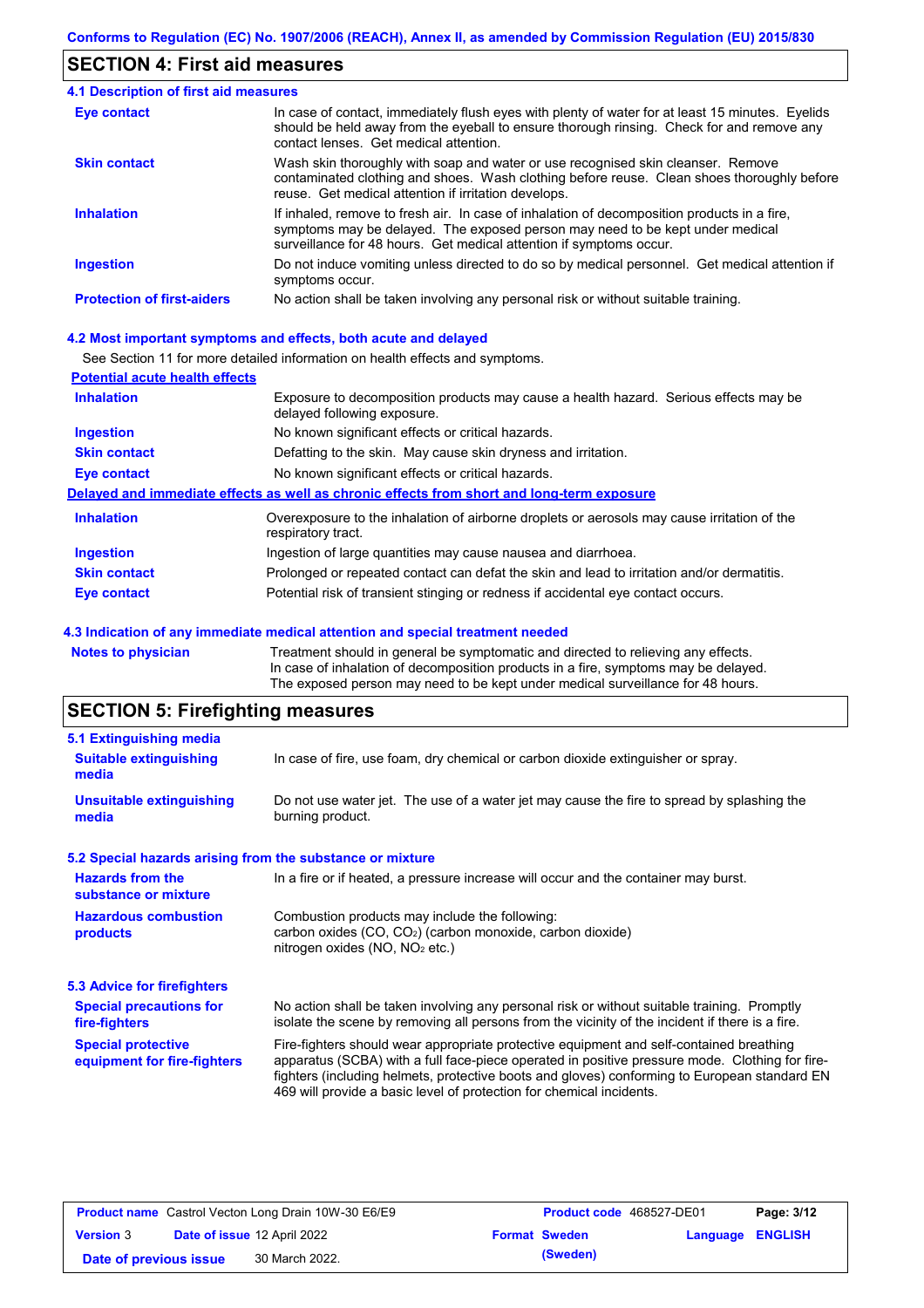# **SECTION 6: Accidental release measures**

|                                                          | 6.1 Personal precautions, protective equipment and emergency procedures                                                                                                                                                                                                                                                                                                                        |
|----------------------------------------------------------|------------------------------------------------------------------------------------------------------------------------------------------------------------------------------------------------------------------------------------------------------------------------------------------------------------------------------------------------------------------------------------------------|
| For non-emergency<br>personnel                           | No action shall be taken involving any personal risk or without suitable training. Evacuate<br>surrounding areas. Keep unnecessary and unprotected personnel from entering. Do not touch<br>or walk through spilt material. Floors may be slippery; use care to avoid falling. Put on<br>appropriate personal protective equipment.                                                            |
| For emergency responders                                 | If specialised clothing is required to deal with the spillage, take note of any information in<br>Section 8 on suitable and unsuitable materials. See also the information in "For non-<br>emergency personnel".                                                                                                                                                                               |
| <b>6.2 Environmental</b><br>precautions                  | Avoid dispersal of spilt material and runoff and contact with soil, waterways, drains and sewers.<br>Inform the relevant authorities if the product has caused environmental pollution (sewers,<br>waterways, soil or air).                                                                                                                                                                    |
| 6.3 Methods and material for containment and cleaning up |                                                                                                                                                                                                                                                                                                                                                                                                |
| <b>Small spill</b>                                       | Stop leak if without risk. Move containers from spill area. Absorb with an inert material and<br>place in an appropriate waste disposal container. Dispose of via a licensed waste disposal<br>contractor.                                                                                                                                                                                     |
| Large spill                                              | Stop leak if without risk. Move containers from spill area. Prevent entry into sewers, water<br>courses, basements or confined areas. Contain and collect spillage with non-combustible,<br>absorbent material e.g. sand, earth, vermiculite or diatomaceous earth and place in container<br>for disposal according to local regulations. Dispose of via a licensed waste disposal contractor. |
| 6.4 Reference to other<br><b>sections</b>                | See Section 1 for emergency contact information.<br>See Section 5 for firefighting measures.<br>See Section 8 for information on appropriate personal protective equipment.<br>See Section 12 for environmental precautions.<br>See Section 13 for additional waste treatment information.                                                                                                     |

# **SECTION 7: Handling and storage**

| 7.1 Precautions for safe handling                                                    |                                                                 |                                                                                                                                                                                                                                                                                                                                                                                                                                                                                          |  |  |
|--------------------------------------------------------------------------------------|-----------------------------------------------------------------|------------------------------------------------------------------------------------------------------------------------------------------------------------------------------------------------------------------------------------------------------------------------------------------------------------------------------------------------------------------------------------------------------------------------------------------------------------------------------------------|--|--|
| <b>Protective measures</b>                                                           | Put on appropriate personal protective equipment.               |                                                                                                                                                                                                                                                                                                                                                                                                                                                                                          |  |  |
| <b>Advice on general</b><br>occupational hygiene                                     | information on hygiene measures.                                | Eating, drinking and smoking should be prohibited in areas where this material is handled,<br>stored and processed. Wash thoroughly after handling. Remove contaminated clothing and<br>protective equipment before entering eating areas. See also Section 8 for additional                                                                                                                                                                                                             |  |  |
| <b>7.2 Conditions for safe</b><br>storage, including any<br><i>incompatibilities</i> |                                                                 | Store in accordance with local regulations. Store in a dry, cool and well-ventilated area, away<br>from incompatible materials (see Section 10). Keep away from heat and direct sunlight. Keep<br>container tightly closed and sealed until ready for use. Containers that have been opened must<br>be carefully resealed and kept upright to prevent leakage. Store and use only in equipment/<br>containers designed for use with this product. Do not store in unlabelled containers. |  |  |
| <b>Not suitable</b>                                                                  | Prolonged exposure to elevated temperature                      |                                                                                                                                                                                                                                                                                                                                                                                                                                                                                          |  |  |
| 7.3 Specific end use(s)                                                              |                                                                 |                                                                                                                                                                                                                                                                                                                                                                                                                                                                                          |  |  |
| <b>Recommendations</b>                                                               | See section 1.2 and Exposure scenarios in annex, if applicable. |                                                                                                                                                                                                                                                                                                                                                                                                                                                                                          |  |  |
|                                                                                      | <b>SECTION 8: Exposure controls/personal protection</b>         |                                                                                                                                                                                                                                                                                                                                                                                                                                                                                          |  |  |
| <b>8.1 Control parameters</b>                                                        |                                                                 |                                                                                                                                                                                                                                                                                                                                                                                                                                                                                          |  |  |
| <b>Occupational exposure limits</b>                                                  |                                                                 |                                                                                                                                                                                                                                                                                                                                                                                                                                                                                          |  |  |
| <b>Product/ingredient name</b>                                                       |                                                                 | <b>Exposure limit values</b>                                                                                                                                                                                                                                                                                                                                                                                                                                                             |  |  |

| Distillates (petroleum), hydrotreated heavy paraffinic                  | Work environment authority Regulation 2020:6 (Sweden).<br>TWA: 1 mg/m <sup>3</sup> 8 hours. Issued/Revised: 8/1996 Form: mist and fume<br>STEL: 3 mg/m <sup>3</sup> 15 minutes. Issued/Revised: 8/1996 Form: mist and fume |
|-------------------------------------------------------------------------|----------------------------------------------------------------------------------------------------------------------------------------------------------------------------------------------------------------------------|
| Lubricating oils (petroleum), C20-50, hydrotreated<br>neutral oil-based | Work environment authority Regulation 2020:6 (Sweden).                                                                                                                                                                     |
|                                                                         | TWA: 1 mg/m <sup>3</sup> 8 hours. Issued/Revised: 8/1996 Form: mist and fume<br>STEL: 3 mg/m <sup>3</sup> 15 minutes. Issued/Revised: 8/1996 Form: mist and fume                                                           |
| Distillates (petroleum), solvent-dewaxed heavy<br>paraffinic            | Work environment authority Regulation 2020:6 (Sweden).                                                                                                                                                                     |
|                                                                         | TWA: 1 mg/m <sup>3</sup> 8 hours. Issued/Revised: 8/1996 Form: mist and fume<br>STEL: 3 mg/m <sup>3</sup> 15 minutes. Issued/Revised: 8/1996 Form: mist and fume                                                           |
| Distillates (petroleum), hydrotreated light paraffinic                  | Work environment authority Regulation 2020:6 (Sweden).                                                                                                                                                                     |
| <b>Product name</b> Castrol Vecton Long Drain 10W-30 E6/E9              | Page: 4/12<br><b>Product code</b> 468527-DE01                                                                                                                                                                              |
| <b>Version 3</b><br>Date of issue 12 April 2022                         | <b>Format Sweden</b><br><b>ENGLISH</b><br>Language                                                                                                                                                                         |
| 30 March 2022.<br>Date of previous issue                                | (Sweden)                                                                                                                                                                                                                   |
|                                                                         |                                                                                                                                                                                                                            |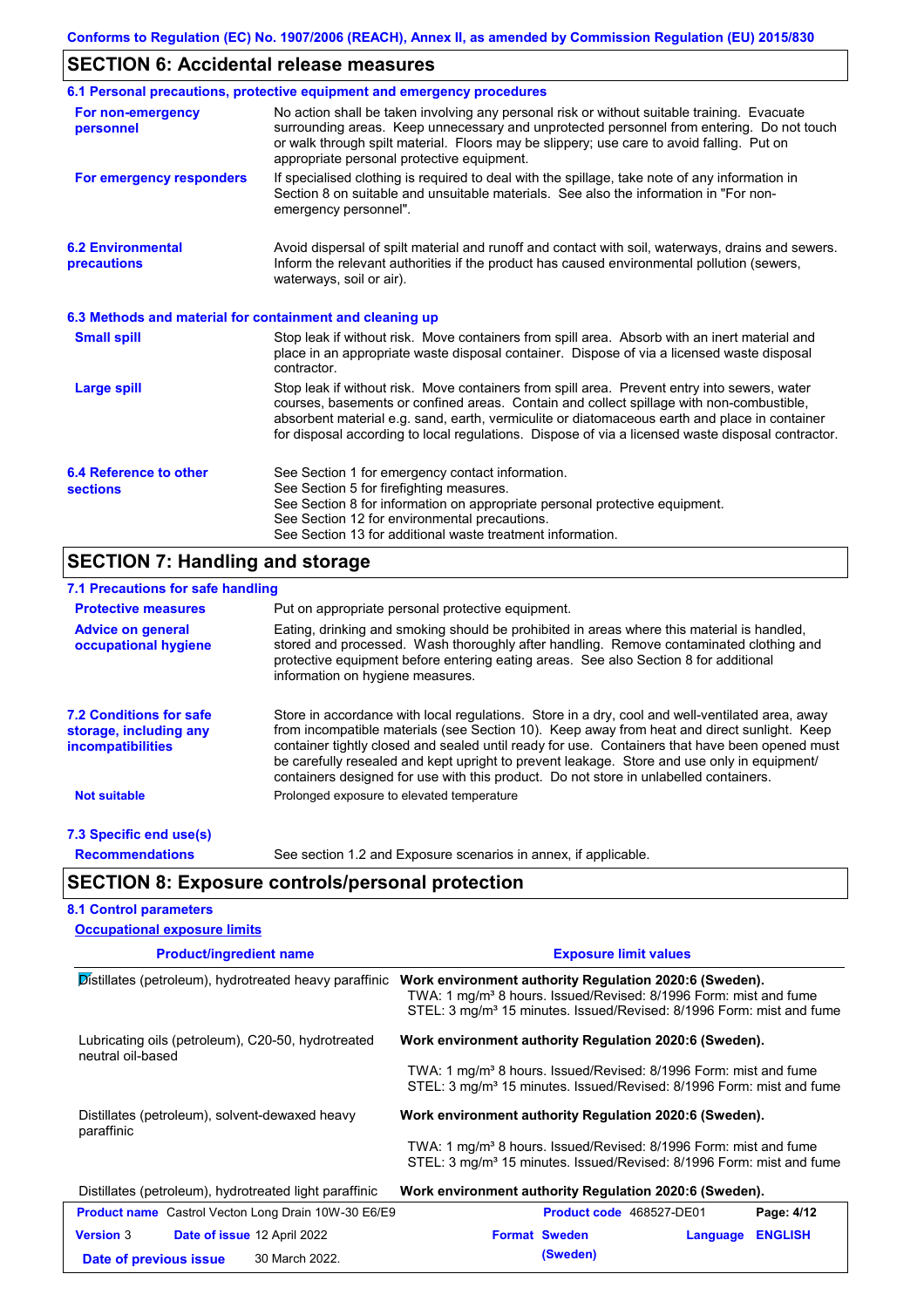## **SECTION 8: Exposure controls/personal protection**

TWA: 1 mg/m<sup>3</sup> 8 hours. Issued/Revised: 8/1996 Form: mist and fume STEL: 3 mg/m<sup>3</sup> 15 minutes. Issued/Revised: 8/1996 Form: mist and fume

Whilst specific OELs for certain components may be shown in this section, other components may be present in any mist, vapour or dust produced. Therefore, the specific OELs may not be applicable to the product as a whole and are provided for guidance only.

| guidance only.                                              |                                                                                                                                                                                                                                                                                                                                                                                                                                                                                                                                                                                                                                                                                                                                                                                                                                                                                                                                                                                                                            |
|-------------------------------------------------------------|----------------------------------------------------------------------------------------------------------------------------------------------------------------------------------------------------------------------------------------------------------------------------------------------------------------------------------------------------------------------------------------------------------------------------------------------------------------------------------------------------------------------------------------------------------------------------------------------------------------------------------------------------------------------------------------------------------------------------------------------------------------------------------------------------------------------------------------------------------------------------------------------------------------------------------------------------------------------------------------------------------------------------|
| <b>Recommended monitoring</b><br>procedures                 | If this product contains ingredients with exposure limits, personal, workplace atmosphere or<br>biological monitoring may be required to determine the effectiveness of the ventilation or other<br>control measures and/or the necessity to use respiratory protective equipment. Reference<br>should be made to monitoring standards, such as the following: European Standard EN 689<br>(Workplace atmospheres - Guidance for the assessment of exposure by inhalation to chemical<br>agents for comparison with limit values and measurement strategy) European Standard EN<br>14042 (Workplace atmospheres - Guide for the application and use of procedures for the<br>assessment of exposure to chemical and biological agents) European Standard EN 482<br>(Workplace atmospheres - General requirements for the performance of procedures for the<br>measurement of chemical agents) Reference to national guidance documents for methods for<br>the determination of hazardous substances will also be required. |
| <b>Derived No Effect Level</b><br>No DNELs/DMELs available. |                                                                                                                                                                                                                                                                                                                                                                                                                                                                                                                                                                                                                                                                                                                                                                                                                                                                                                                                                                                                                            |
| <b>Predicted No Effect Concentration</b>                    |                                                                                                                                                                                                                                                                                                                                                                                                                                                                                                                                                                                                                                                                                                                                                                                                                                                                                                                                                                                                                            |
| No PNECs available                                          |                                                                                                                                                                                                                                                                                                                                                                                                                                                                                                                                                                                                                                                                                                                                                                                                                                                                                                                                                                                                                            |
| <b>8.2 Exposure controls</b>                                |                                                                                                                                                                                                                                                                                                                                                                                                                                                                                                                                                                                                                                                                                                                                                                                                                                                                                                                                                                                                                            |
| <b>Appropriate engineering</b><br><b>controls</b>           | Provide exhaust ventilation or other engineering controls to keep the relevant airborne<br>concentrations below their respective occupational exposure limits.<br>All activities involving chemicals should be assessed for their risks to health, to ensure<br>exposures are adequately controlled. Personal protective equipment should only be considered<br>after other forms of control measures (e.g. engineering controls) have been suitably evaluated.<br>Personal protective equipment should conform to appropriate standards, be suitable for use, be<br>kept in good condition and properly maintained.<br>Your supplier of personal protective equipment should be consulted for advice on selection and<br>appropriate standards. For further information contact your national organisation for standards.<br>The final choice of protective equipment will depend upon a risk assessment. It is important to<br>ensure that all items of personal protective equipment are compatible.                    |
| <b>Individual protection measures</b>                       |                                                                                                                                                                                                                                                                                                                                                                                                                                                                                                                                                                                                                                                                                                                                                                                                                                                                                                                                                                                                                            |
| <b>Hygiene measures</b>                                     | Wash hands, forearms and face thoroughly after handling chemical products, before eating,<br>smoking and using the lavatory and at the end of the working period. Ensure that eyewash<br>stations and safety showers are close to the workstation location.                                                                                                                                                                                                                                                                                                                                                                                                                                                                                                                                                                                                                                                                                                                                                                |
| <b>Respiratory protection</b>                               | In case of insufficient ventilation, wear suitable respiratory equipment.<br>The correct choice of respiratory protection depends upon the chemicals being handled, the<br>conditions of work and use, and the condition of the respiratory equipment. Safety procedures<br>should be developed for each intended application. Respiratory protection equipment should<br>therefore be chosen in consultation with the supplier/manufacturer and with a full assessment<br>of the working conditions.                                                                                                                                                                                                                                                                                                                                                                                                                                                                                                                      |
| <b>Eye/face protection</b>                                  | Safety glasses with side shields.                                                                                                                                                                                                                                                                                                                                                                                                                                                                                                                                                                                                                                                                                                                                                                                                                                                                                                                                                                                          |
| <b>Skin protection</b>                                      |                                                                                                                                                                                                                                                                                                                                                                                                                                                                                                                                                                                                                                                                                                                                                                                                                                                                                                                                                                                                                            |
| <b>Hand protection</b>                                      | <b>General Information:</b>                                                                                                                                                                                                                                                                                                                                                                                                                                                                                                                                                                                                                                                                                                                                                                                                                                                                                                                                                                                                |
|                                                             | Because specific work environments and material handling practices vary, safety procedures<br>should be developed for each intended application. The correct choice of protective gloves<br>depends upon the chemicals being handled, and the conditions of work and use. Most gloves<br>provide protection for only a limited time before they must be discarded and replaced (even the<br>best chemically resistant gloves will break down after repeated chemical exposures).                                                                                                                                                                                                                                                                                                                                                                                                                                                                                                                                           |
|                                                             | Gloves should be chosen in consultation with the supplier / manufacturer and taking account of<br>a full assessment of the working conditions.                                                                                                                                                                                                                                                                                                                                                                                                                                                                                                                                                                                                                                                                                                                                                                                                                                                                             |

Recommended: Nitrile gloves. **Breakthrough time:**

Breakthrough time data are generated by glove manufacturers under laboratory test conditions and represent how long a glove can be expected to provide effective permeation resistance. It is important when following breakthrough time recommendations that actual workplace conditions are taken into account. Always consult with your glove supplier for up-to-date technical information on breakthrough times for the recommended glove type. Our recommendations on the selection of gloves are as follows:

#### Continuous contact:

| <b>Product name</b> Castrol Vecton Long Drain 10W-30 E6/E9 |  |                                    | <b>Product code</b> 468527-DE01 | Page: 5/12           |                  |  |
|------------------------------------------------------------|--|------------------------------------|---------------------------------|----------------------|------------------|--|
| <b>Version 3</b>                                           |  | <b>Date of issue 12 April 2022</b> |                                 | <b>Format Sweden</b> | Language ENGLISH |  |
| Date of previous issue                                     |  | 30 March 2022.                     |                                 | (Sweden)             |                  |  |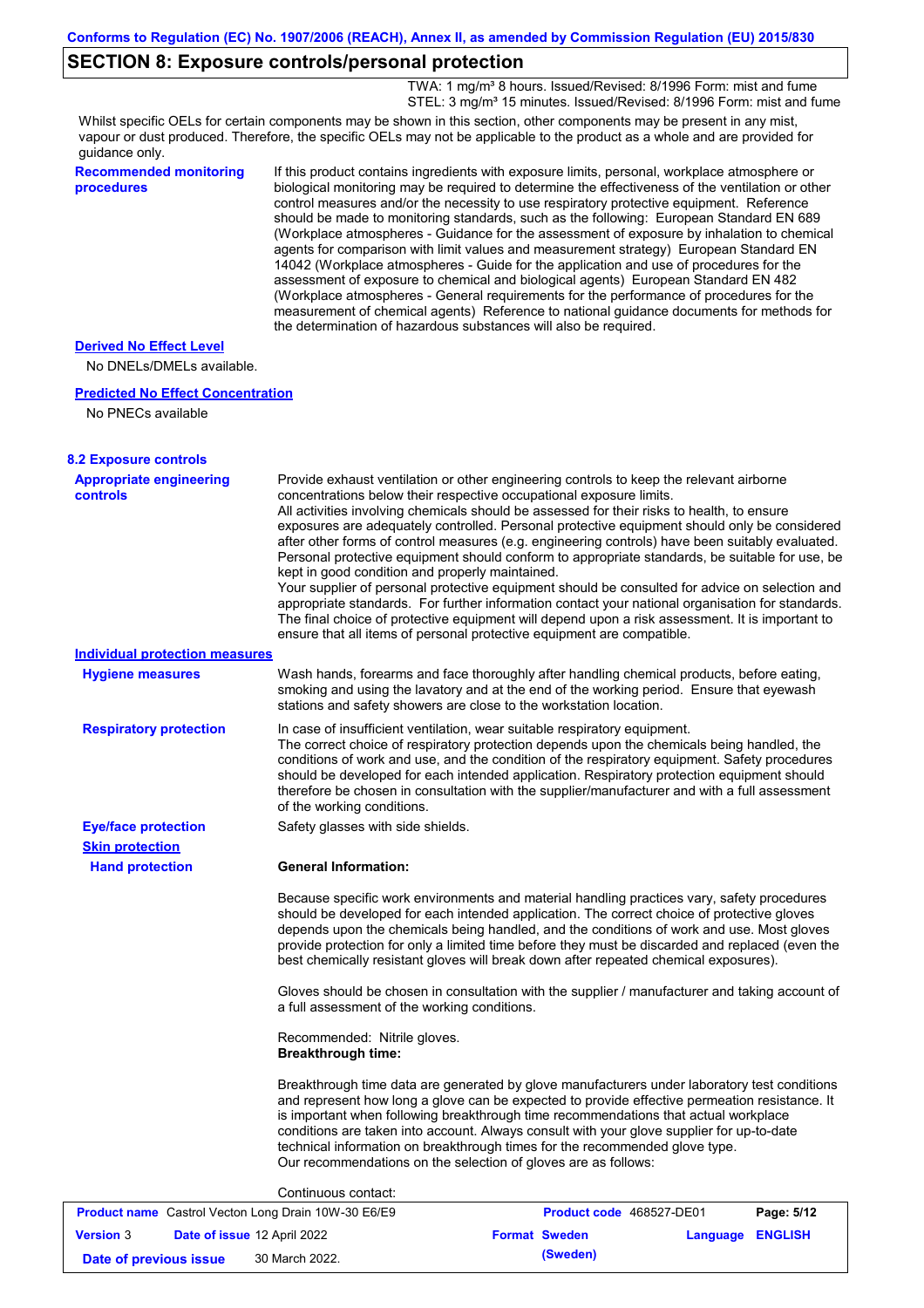## **SECTION 8: Exposure controls/personal protection**

Gloves with a minimum breakthrough time of 240 minutes, or >480 minutes if suitable gloves can be obtained.

If suitable gloves are not available to offer that level of protection, gloves with shorter breakthrough times may be acceptable as long as appropriate glove maintenance and replacement regimes are determined and adhered to.

Short-term / splash protection:

Recommended breakthrough times as above. It is recognised that for short-term, transient exposures, gloves with shorter breakthrough times may commonly be used. Therefore, appropriate maintenance and replacement regimes must be determined and rigorously followed. **Glove Thickness:** For general applications, we recommend gloves with a thickness typically greater than 0.35 mm. It should be emphasised that glove thickness is not necessarily a good predictor of glove resistance to a specific chemical, as the permeation efficiency of the glove will be dependent on the exact composition of the glove material. Therefore, glove selection should also be based on consideration of the task requirements and knowledge of breakthrough times. Glove thickness may also vary depending on the glove manufacturer, the glove type and the glove model. Therefore, the manufacturers' technical data should always be taken into account to ensure selection of the most appropriate glove for the task. Note: Depending on the activity being conducted, gloves of varying thickness may be required for specific tasks. For example: • Thinner gloves (down to 0.1 mm or less) may be required where a high degree of manual dexterity is needed. However, these gloves are only likely to give short duration protection and would normally be just for single use applications, then disposed of. • Thicker gloves (up to 3 mm or more) may be required where there is a mechanical (as well as a chemical) risk i.e. where there is abrasion or puncture potential. Use of protective clothing is good industrial practice. Personal protective equipment for the body should be selected based on the task being performed and the risks involved and should be approved by a specialist before handling this product. Cotton or polyester/cotton overalls will only provide protection against light superficial contamination that will not soak through to the skin. Overalls should be laundered on a regular basis. When the risk of skin exposure is high (e.g. when cleaning up spillages or if there is a risk of splashing) then chemical resistant aprons and/or impervious chemical suits and boots will be required. **Environmental exposure controls** Emissions from ventilation or work process equipment should be checked to ensure they comply with the requirements of environmental protection legislation. In some cases, fume scrubbers, filters or engineering modifications to the process equipment will be necessary to reduce emissions to acceptable levels. **Skin and body Refer to standards:** Respiratory protection: EN 529 Gloves: EN 420, EN 374 Eye protection: EN 166 Filtering half-mask: EN 149 Filtering half-mask with valve: EN 405 Half-mask: EN 140 plus filter Full-face mask: EN 136 plus filter Particulate filters: EN 143 Gas/combined filters: EN 14387

## **SECTION 9: Physical and chemical properties**

The conditions of measurement of all properties are at standard temperature and pressure unless otherwise indicated.

#### **9.1 Information on basic physical and chemical properties**

| <b>Appearance</b>                                          |                             |                          |          |                |
|------------------------------------------------------------|-----------------------------|--------------------------|----------|----------------|
| <b>Physical state</b>                                      | Liquid.                     |                          |          |                |
| <b>Colour</b>                                              | Amber.                      |                          |          |                |
| <b>Odour</b>                                               | Not available.              |                          |          |                |
| <b>Product name</b> Castrol Vecton Long Drain 10W-30 E6/E9 |                             | Product code 468527-DE01 |          | Page: 6/12     |
|                                                            |                             |                          |          |                |
| <b>Version 3</b>                                           | Date of issue 12 April 2022 | <b>Format Sweden</b>     | Language | <b>ENGLISH</b> |
| Date of previous issue                                     | 30 March 2022.              | (Sweden)                 |          |                |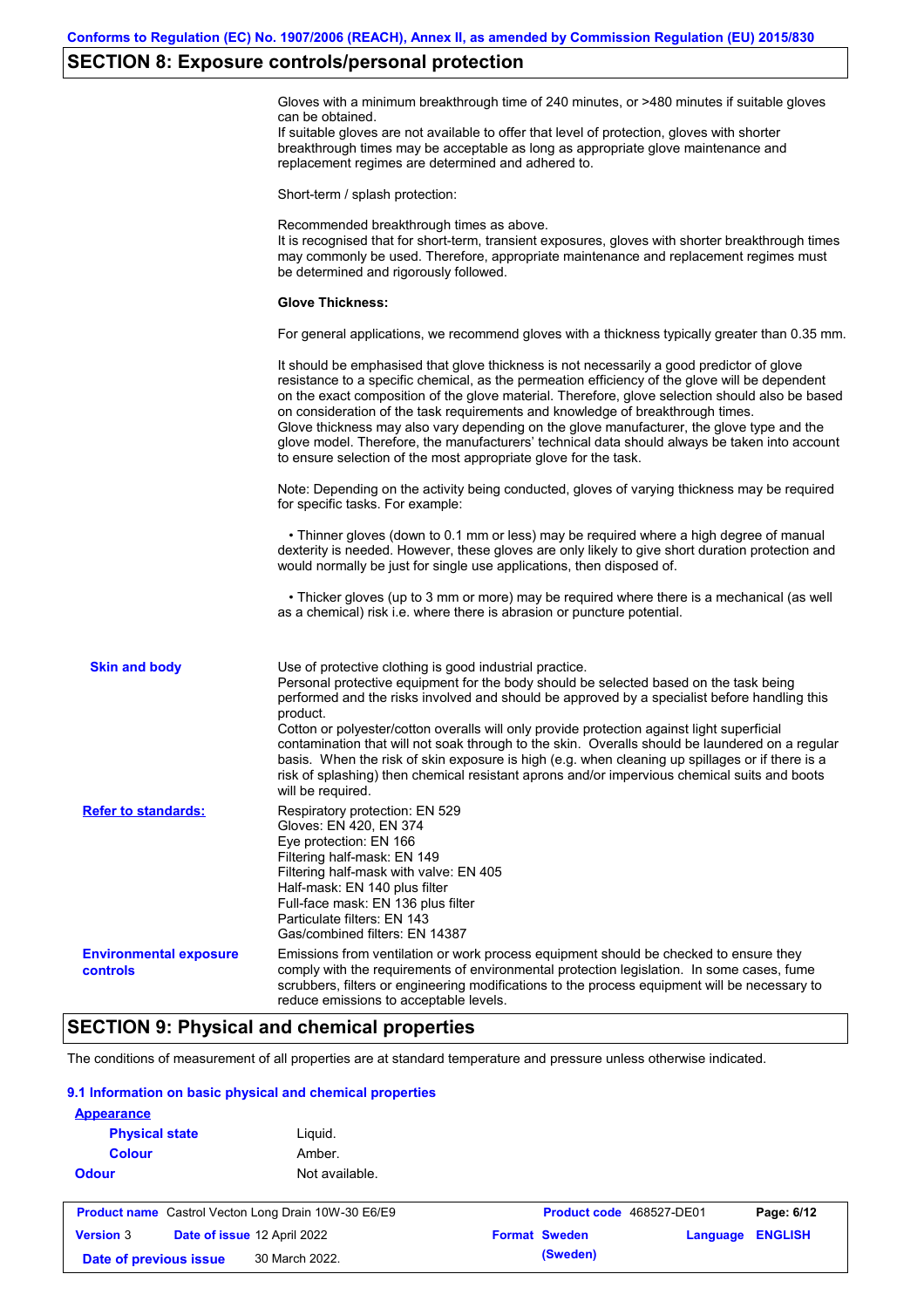# **SECTION 9: Physical and chemical properties**

| <b>Odour threshold</b>                                 | Not available.                        |
|--------------------------------------------------------|---------------------------------------|
| рH                                                     | Not applicable.                       |
| <b>Melting point/freezing point</b>                    | Not available.                        |
| Initial boiling point and boiling<br>range             | Not available.                        |
| <b>Pour point</b>                                      | -42 $^{\circ}$ C                      |
| <b>Flash point</b>                                     | Open cup: 232°C (449.6°F) [Cleveland] |
| <b>Evaporation rate</b>                                | Not available.                        |
| <b>Flammability (solid, gas)</b>                       | Not available.                        |
| <b>Upper/lower flammability or</b><br>explosive limits | Not available.                        |

#### **Vapour pressure**

Not available.

|                                                                |                                                                                                                                                                         |           |         | Vapour Pressure at 20°C |          |               | Vapour pressure at 50°C |
|----------------------------------------------------------------|-------------------------------------------------------------------------------------------------------------------------------------------------------------------------|-----------|---------|-------------------------|----------|---------------|-------------------------|
|                                                                | <b>Ingredient name</b>                                                                                                                                                  | mm Hg kPa |         | <b>Method</b>           | mm<br>Hg | kPa           | <b>Method</b>           |
|                                                                | Distillates (petroleum),<br>hydrotreated heavy<br>paraffinic                                                                                                            | < 0.08    | < 0.011 | <b>ASTM D 5191</b>      |          |               |                         |
|                                                                | Lubricating oils<br>(petroleum), C20-50,<br>hydrotreated neutral oil-<br>based                                                                                          | < 0.08    | < 0.011 | <b>ASTM D 5191</b>      |          |               |                         |
|                                                                | Distillates (petroleum),<br>solvent-dewaxed<br>heavy paraffinic                                                                                                         | < 0.08    | < 0.011 | <b>ASTM D 5191</b>      |          |               |                         |
|                                                                | Distillates (petroleum),<br>hydrotreated light<br>paraffinic                                                                                                            | < 0.08    | < 0.011 | <b>ASTM D 5191</b>      |          |               |                         |
| <b>Vapour density</b>                                          | Not available.                                                                                                                                                          |           |         |                         |          |               |                         |
| <b>Relative density</b>                                        | Not available.                                                                                                                                                          |           |         |                         |          |               |                         |
| <b>Density</b>                                                 | <1000 kg/m <sup>3</sup> (<1 g/cm <sup>3</sup> ) at 15°C                                                                                                                 |           |         |                         |          |               |                         |
| <b>Solubility(ies)</b>                                         | insoluble in water.                                                                                                                                                     |           |         |                         |          |               |                         |
| <b>Partition coefficient: n-octanol/</b><br>water              | Not applicable.                                                                                                                                                         |           |         |                         |          |               |                         |
| <b>Auto-ignition temperature</b>                               | <b>Ingredient name</b>                                                                                                                                                  |           | °C      | $\mathsf{P}$            |          | <b>Method</b> |                         |
|                                                                | reaction mass of isomers of:<br>C7-9-alkyl 3-(3,5-di-tert-butyl-<br>4-hydroxyphenyl) propionate                                                                         |           | 365     | 689                     |          |               |                         |
| <b>Decomposition temperature</b>                               | Not available.                                                                                                                                                          |           |         |                         |          |               |                         |
| <b>Viscosity</b>                                               | Kinematic: 83.4 mm <sup>2</sup> /s (83.4 cSt) at 40 $^{\circ}$ C<br>Kinematic: 11.7 to 12.5 mm <sup>2</sup> /s (11.7 to 12.5 cSt) at 100°C                              |           |         |                         |          |               |                         |
| <b>Explosive properties</b>                                    | Not available.                                                                                                                                                          |           |         |                         |          |               |                         |
| <b>Oxidising properties</b>                                    | Not available.                                                                                                                                                          |           |         |                         |          |               |                         |
| <b>Particle characteristics</b><br><b>Median particle size</b> | Not applicable.                                                                                                                                                         |           |         |                         |          |               |                         |
| 9.2 Other information                                          |                                                                                                                                                                         |           |         |                         |          |               |                         |
| No additional information.                                     |                                                                                                                                                                         |           |         |                         |          |               |                         |
| <b>SECTION 10: Stability and reactivity</b>                    |                                                                                                                                                                         |           |         |                         |          |               |                         |
| <b>10.1 Reactivity</b>                                         | No specific test data available for this product. Refer to Conditions to avoid and Incompatible<br>materials for additional information.                                |           |         |                         |          |               |                         |
| <b>10.2 Chemical stability</b>                                 | The product is stable.                                                                                                                                                  |           |         |                         |          |               |                         |
| <b>10.3 Possibility of</b><br>hazardous reactions              | Under normal conditions of storage and use, hazardous reactions will not occur.<br>Under normal conditions of storage and use, hazardous polymerisation will not occur. |           |         |                         |          |               |                         |
| <b>10.4 Conditions to avoid</b>                                | Avoid all possible sources of ignition (spark or flame).                                                                                                                |           |         |                         |          |               |                         |

|                        | <b>Product name</b> Castrol Vecton Long Drain 10W-30 E6/E9 | <b>Product code</b> 468527-DE01 |                         | Page: 7/12 |
|------------------------|------------------------------------------------------------|---------------------------------|-------------------------|------------|
| <b>Version 3</b>       | <b>Date of issue 12 April 2022</b>                         | <b>Format Sweden</b>            | <b>Language ENGLISH</b> |            |
| Date of previous issue | 30 March 2022.                                             | (Sweden)                        |                         |            |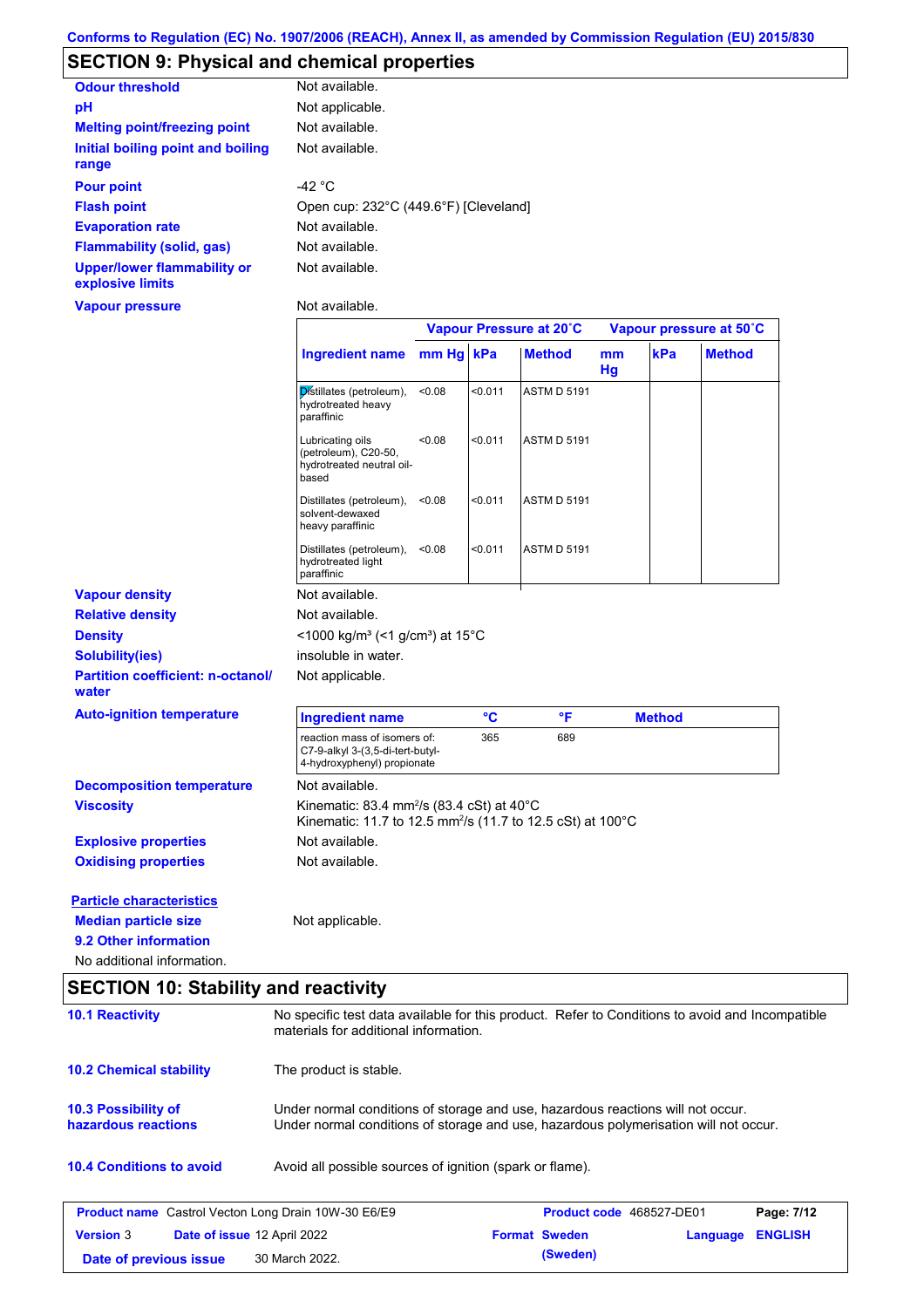|                                                    | Conforms to Regulation (EC) No. 1907/2006 (REACH), Annex II, as amended by Commission Regulation (EU) 2015/830                                                                                                                                                                                                                                                                                                  |  |  |  |  |  |
|----------------------------------------------------|-----------------------------------------------------------------------------------------------------------------------------------------------------------------------------------------------------------------------------------------------------------------------------------------------------------------------------------------------------------------------------------------------------------------|--|--|--|--|--|
| <b>SECTION 10: Stability and reactivity</b>        |                                                                                                                                                                                                                                                                                                                                                                                                                 |  |  |  |  |  |
| 10.5 Incompatible materials                        | Reactive or incompatible with the following materials: oxidising materials.                                                                                                                                                                                                                                                                                                                                     |  |  |  |  |  |
| <b>10.6 Hazardous</b><br>decomposition products    | Under normal conditions of storage and use, hazardous decomposition products should not be<br>produced.                                                                                                                                                                                                                                                                                                         |  |  |  |  |  |
| <b>SECTION 11: Toxicological information</b>       |                                                                                                                                                                                                                                                                                                                                                                                                                 |  |  |  |  |  |
| 11.1 Information on toxicological effects          |                                                                                                                                                                                                                                                                                                                                                                                                                 |  |  |  |  |  |
| <b>Acute toxicity estimates</b>                    |                                                                                                                                                                                                                                                                                                                                                                                                                 |  |  |  |  |  |
| Not available.                                     |                                                                                                                                                                                                                                                                                                                                                                                                                 |  |  |  |  |  |
| <b>Information on likely</b><br>routes of exposure | Routes of entry anticipated: Dermal, Inhalation.                                                                                                                                                                                                                                                                                                                                                                |  |  |  |  |  |
| <b>Potential acute health effects</b>              |                                                                                                                                                                                                                                                                                                                                                                                                                 |  |  |  |  |  |
| <b>Inhalation</b>                                  | Exposure to decomposition products may cause a health hazard. Serious effects may be<br>delayed following exposure.                                                                                                                                                                                                                                                                                             |  |  |  |  |  |
| <b>Ingestion</b>                                   | No known significant effects or critical hazards.                                                                                                                                                                                                                                                                                                                                                               |  |  |  |  |  |
| <b>Skin contact</b>                                | Defatting to the skin. May cause skin dryness and irritation.                                                                                                                                                                                                                                                                                                                                                   |  |  |  |  |  |
| <b>Eye contact</b>                                 | No known significant effects or critical hazards.                                                                                                                                                                                                                                                                                                                                                               |  |  |  |  |  |
|                                                    | Symptoms related to the physical, chemical and toxicological characteristics                                                                                                                                                                                                                                                                                                                                    |  |  |  |  |  |
| <b>Inhalation</b>                                  | No specific data.                                                                                                                                                                                                                                                                                                                                                                                               |  |  |  |  |  |
| <b>Ingestion</b>                                   | No specific data.                                                                                                                                                                                                                                                                                                                                                                                               |  |  |  |  |  |
| <b>Skin contact</b>                                | Adverse symptoms may include the following:<br>irritation<br>dryness<br>cracking                                                                                                                                                                                                                                                                                                                                |  |  |  |  |  |
| <b>Eye contact</b>                                 | No specific data.                                                                                                                                                                                                                                                                                                                                                                                               |  |  |  |  |  |
|                                                    | Delayed and immediate effects as well as chronic effects from short and long-term exposure                                                                                                                                                                                                                                                                                                                      |  |  |  |  |  |
| <b>Inhalation</b>                                  | Overexposure to the inhalation of airborne droplets or aerosols may cause irritation of the<br>respiratory tract.                                                                                                                                                                                                                                                                                               |  |  |  |  |  |
| <b>Ingestion</b>                                   | Ingestion of large quantities may cause nausea and diarrhoea.                                                                                                                                                                                                                                                                                                                                                   |  |  |  |  |  |
| <b>Skin contact</b>                                | Prolonged or repeated contact can defat the skin and lead to irritation and/or dermatitis.                                                                                                                                                                                                                                                                                                                      |  |  |  |  |  |
| <b>Eye contact</b>                                 | Potential risk of transient stinging or redness if accidental eye contact occurs.                                                                                                                                                                                                                                                                                                                               |  |  |  |  |  |
| <b>Potential chronic health effects</b>            |                                                                                                                                                                                                                                                                                                                                                                                                                 |  |  |  |  |  |
| <b>General</b>                                     | <b>USED ENGINE OILS</b><br>Combustion products resulting from the operation of internal combustion engines contaminate<br>engine oils during use. Used engine oil may contain hazardous components which have the<br>potential to cause skin cancer. Frequent or prolonged contact with all types and makes of used<br>engine oil must therefore be avoided and a high standard of personal hygiene maintained. |  |  |  |  |  |
| <b>Carcinogenicity</b>                             | No known significant effects or critical hazards.                                                                                                                                                                                                                                                                                                                                                               |  |  |  |  |  |
| <b>Mutagenicity</b>                                | No known significant effects or critical hazards.                                                                                                                                                                                                                                                                                                                                                               |  |  |  |  |  |
| <b>Developmental effects</b>                       | No known significant effects or critical hazards.                                                                                                                                                                                                                                                                                                                                                               |  |  |  |  |  |
| <b>Fertility effects</b>                           | No known significant effects or critical hazards.                                                                                                                                                                                                                                                                                                                                                               |  |  |  |  |  |

## **SECTION 12: Ecological information**

**12.1 Toxicity Environmental hazards** Not classified as dangerous

### **12.2 Persistence and degradability**

Expected to be biodegradable.

### **12.3 Bioaccumulative potential**

This product is not expected to bioaccumulate through food chains in the environment.

### **12.4 Mobility in soil**

| <b>Soil/water partition</b><br><b>coefficient</b> (K <sub>oc</sub> ) | Not available.                                                       |
|----------------------------------------------------------------------|----------------------------------------------------------------------|
| <b>Mobility</b>                                                      | Spillages may penetrate the soil causing ground water contamination. |

### **12.5 Results of PBT and vPvB assessment**

|                        | <b>Product name</b> Castrol Vecton Long Drain 10W-30 E6/E9 | Product code 468527-DE01 |                  | Page: 8/12 |
|------------------------|------------------------------------------------------------|--------------------------|------------------|------------|
| <b>Version</b> 3       | <b>Date of issue 12 April 2022</b>                         | <b>Format Sweden</b>     | Language ENGLISH |            |
| Date of previous issue | 30 March 2022.                                             | (Sweden)                 |                  |            |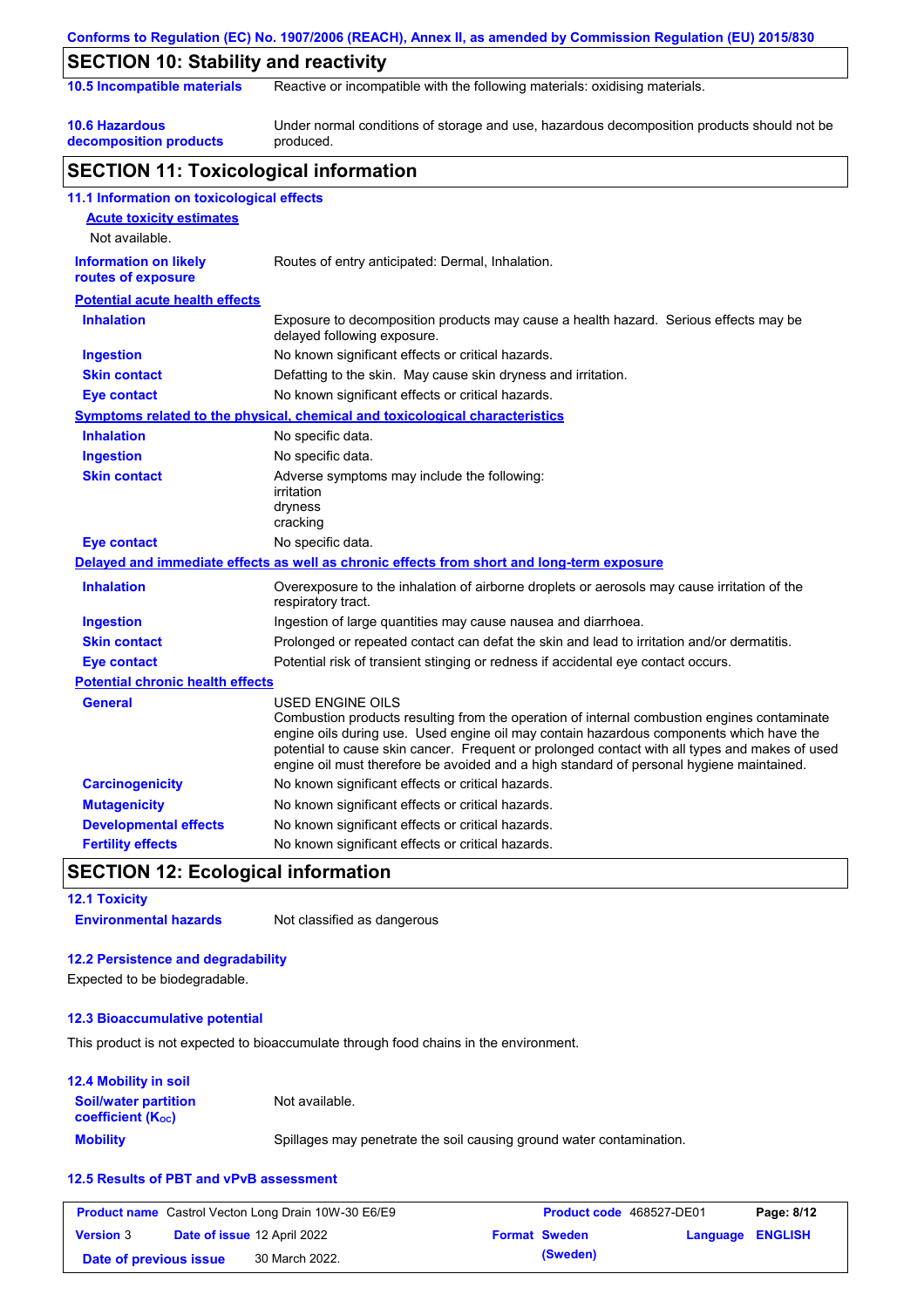# **SECTION 12: Ecological information**

Product does not meet the criteria for PBT or vPvB according to Regulation (EC) No. 1907/2006, Annex XIII.

#### **12.6 Other adverse effects**

**Other ecological information**

Spills may form a film on water surfaces causing physical damage to organisms. Oxygen transfer could also be impaired.

## **SECTION 13: Disposal considerations**

|                   | <b>13.1 Waste treatment methods</b> |
|-------------------|-------------------------------------|
| <b>Providence</b> |                                     |

### **Product**

**Methods of disposal**

Where possible, arrange for product to be recycled. Dispose of via an authorised person/ licensed waste disposal contractor in accordance with local regulations.

#### **Hazardous waste** Yes.

**European waste catalogue (EWC)**

| <b>Waste code</b> | <b>Waste designation</b>                                        |
|-------------------|-----------------------------------------------------------------|
| 13 02 05*         | mineral-based non-chlorinated engine, gear and lubricating oils |
| .                 |                                                                 |

However, deviation from the intended use and/or the presence of any potential contaminants may require an alternative waste disposal code to be assigned by the end user.

#### **Packaging**

| <b>Methods of disposal</b> | Where possible, arrange for product to be recycled. Dispose of via an authorised person/<br>licensed waste disposal contractor in accordance with local regulations.                                                                                                                                                                                                                                                                                                                                                                                                                                                                                                                                                                                                                              |
|----------------------------|---------------------------------------------------------------------------------------------------------------------------------------------------------------------------------------------------------------------------------------------------------------------------------------------------------------------------------------------------------------------------------------------------------------------------------------------------------------------------------------------------------------------------------------------------------------------------------------------------------------------------------------------------------------------------------------------------------------------------------------------------------------------------------------------------|
| <b>Special precautions</b> | This material and its container must be disposed of in a safe way. Empty containers or liners<br>may retain some product residues. Avoid dispersal of spilt material and runoff and contact with<br>soil, waterways, drains and sewers.                                                                                                                                                                                                                                                                                                                                                                                                                                                                                                                                                           |
| <b>Methods of disposal</b> | The regulations regarding manufacturers' responsibility for packaging material waste is<br>regulated in "Förordningen om producentansvar för förpackningar". Packaging materials are to<br>be reused or recycled in accordance with the goals outlined in this regulation. The company<br>complies with this manufacturer's responsibility through its association with REPA, which is a<br>subsidiary company of four materials handling companies. The materials handling companies<br>collect, remove and process used and sorted packaging materials through the employment of<br>contractors. Questions regarding collection of packaging materials on a local basis may be<br>directed to the materials company and its contractors. For further information, contact REPA,<br>www.repa.se. |
|                            | Drums and containers are placed in a tilted position, approx $10^{\circ}$ , drums are turned with the<br>bungholes downwards and the 2" bunghole in the lowest position, containers with the valve<br>downwards. Other packages are placed upside down for eduction. Let stand at temperatures<br>above 15°C until drip dry or at least 30 minutes. Recover and add the remainders in the process<br>where the product is used, or send for special waste treatment. Send empty packages to a<br>certified recycler/receiver for recycling.                                                                                                                                                                                                                                                       |
| <b>References</b>          | Commission 2014/955/EU<br>Directive 2008/98/EC                                                                                                                                                                                                                                                                                                                                                                                                                                                                                                                                                                                                                                                                                                                                                    |

# **SECTION 14: Transport information**

|                                           | <b>ADR/RID</b> | <b>ADN</b>     | <b>IMDG</b>    | <b>IATA</b>    |
|-------------------------------------------|----------------|----------------|----------------|----------------|
| 14.1 UN number                            | Not regulated. | Not regulated. | Not regulated. | Not regulated. |
| 14.2 UN proper<br>shipping name           |                |                |                |                |
| <b>14.3 Transport</b><br>hazard class(es) |                |                |                |                |
| 14.4 Packing<br>group                     |                |                |                |                |
| 14.5<br><b>Environmental</b><br>hazards   | No.            | No.            | No.            | No.            |
| <b>Additional</b><br>information          |                |                | -              |                |

| <b>Product name</b> Castrol Vecton Long Drain 10W-30 E6/E9 |  |                                    | <b>Product code</b> 468527-DE01 | Page: 9/12           |                         |  |
|------------------------------------------------------------|--|------------------------------------|---------------------------------|----------------------|-------------------------|--|
| <b>Version 3</b>                                           |  | <b>Date of issue 12 April 2022</b> |                                 | <b>Format Sweden</b> | <b>Language ENGLISH</b> |  |
| Date of previous issue                                     |  | 30 March 2022.                     |                                 | (Sweden)             |                         |  |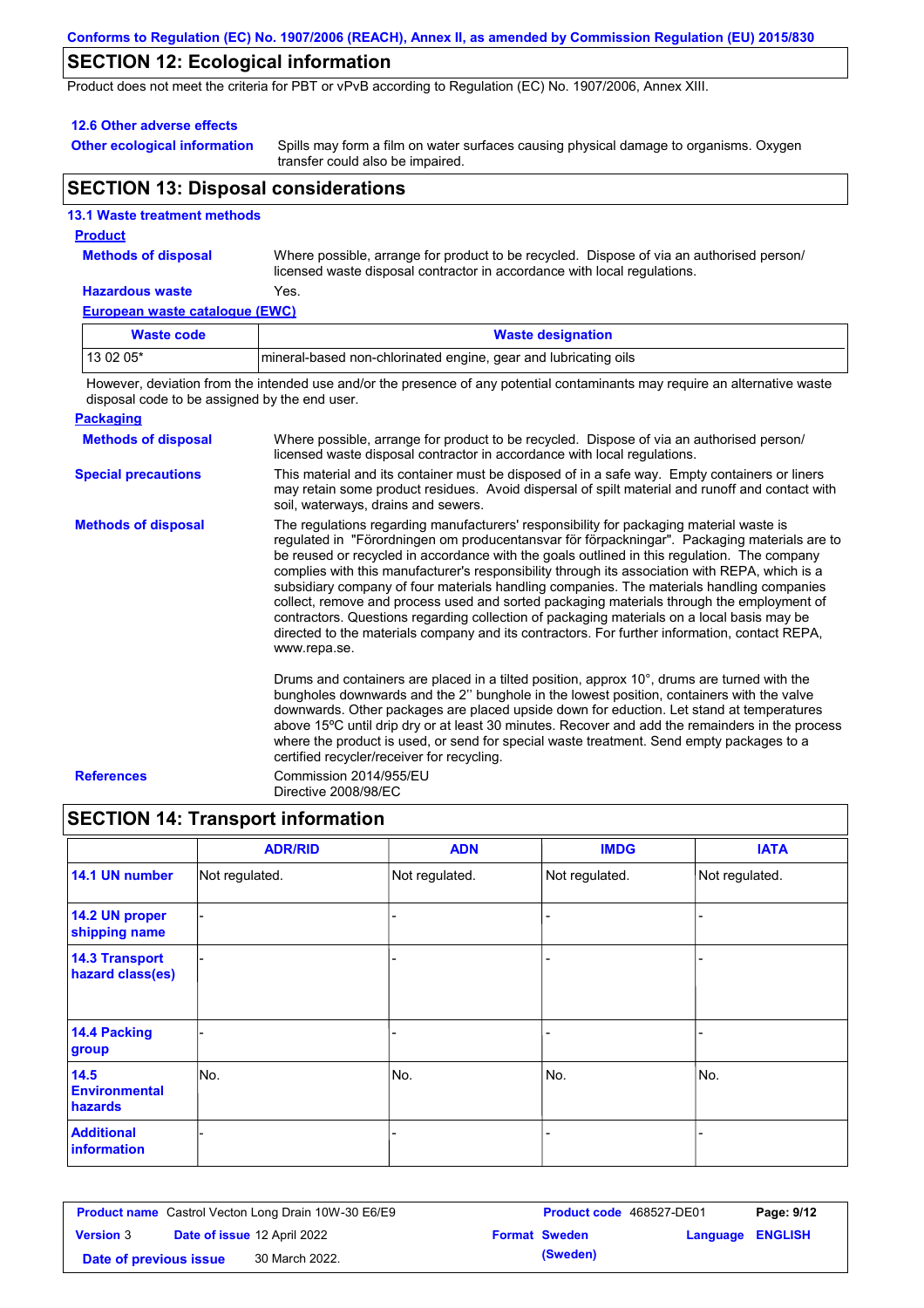| <b>SECTION 14: Transport information</b>                                                                                                                 |                                                                                                                                |
|----------------------------------------------------------------------------------------------------------------------------------------------------------|--------------------------------------------------------------------------------------------------------------------------------|
| <b>14.6 Special precautions for</b><br>user                                                                                                              | Not available.                                                                                                                 |
| <b>14.7 Transport in bulk</b><br>according to IMO<br><b>instruments</b>                                                                                  | Not available.                                                                                                                 |
| <b>SECTION 15: Regulatory information</b>                                                                                                                |                                                                                                                                |
|                                                                                                                                                          | 15.1 Safety, health and environmental regulations/legislation specific for the substance or mixture                            |
| EU Regulation (EC) No. 1907/2006 (REACH)                                                                                                                 |                                                                                                                                |
|                                                                                                                                                          | <b>Annex XIV - List of substances subject to authorisation</b>                                                                 |
| <b>Annex XIV</b>                                                                                                                                         |                                                                                                                                |
| None of the components are listed.                                                                                                                       |                                                                                                                                |
| <b>Substances of very high concern</b>                                                                                                                   |                                                                                                                                |
| None of the components are listed.                                                                                                                       |                                                                                                                                |
| EU Regulation (EC) No. 1907/2006 (REACH)                                                                                                                 |                                                                                                                                |
| <b>Annex XVII - Restrictions</b><br>on the manufacture,<br>placing on the market<br>and use of certain<br>dangerous substances,<br>mixtures and articles | Not applicable.                                                                                                                |
| <b>Other regulations</b>                                                                                                                                 |                                                                                                                                |
| <b>REACH Status</b>                                                                                                                                      | The company, as identified in Section 1, sells this product in the EU in compliance with the<br>current requirements of REACH. |
| <b>United States inventory</b><br>(TSCA 8b)                                                                                                              | All components are active or exempted.                                                                                         |
| <b>Australia inventory (AIIC)</b>                                                                                                                        | All components are listed or exempted.                                                                                         |
| <b>Canada inventory</b>                                                                                                                                  | All components are listed or exempted.                                                                                         |
| <b>China inventory (IECSC)</b>                                                                                                                           | At least one component is not listed.                                                                                          |
| <b>Japan inventory (CSCL)</b>                                                                                                                            | All components are listed or exempted.                                                                                         |
| <b>Korea inventory (KECI)</b>                                                                                                                            | All components are listed or exempted.                                                                                         |
| <b>Philippines inventory</b><br>(PICCS)                                                                                                                  | At least one component is not listed.                                                                                          |
| <b>Taiwan Chemical</b><br><b>Substances Inventory</b><br>(TCSI)                                                                                          | All components are listed or exempted.                                                                                         |
| Ozone depleting substances (1005/2009/EU)<br>Not listed.                                                                                                 |                                                                                                                                |
| Prior Informed Consent (PIC) (649/2012/EU)<br>Not listed.                                                                                                |                                                                                                                                |
| <b>Persistent Organic Pollutants</b><br>Not listed.                                                                                                      |                                                                                                                                |
| EU - Water framework directive - Priority substances<br>None of the components are listed.<br><b>Seveso Directive</b>                                    |                                                                                                                                |

### **15.2 Chemical safety assessment**

A Chemical Safety Assessment has been carried out for one or more of the substances within this mixture. A Chemical Safety Assessment has not been carried out for the mixture itself.

| <b>Product name</b> Castrol Vecton Long Drain 10W-30 E6/E9 |  |                             | <b>Product code</b> 468527-DE01 |                      | Page: 10/12             |  |
|------------------------------------------------------------|--|-----------------------------|---------------------------------|----------------------|-------------------------|--|
| <b>Version 3</b>                                           |  | Date of issue 12 April 2022 |                                 | <b>Format Sweden</b> | <b>Language ENGLISH</b> |  |
| Date of previous issue                                     |  | 30 March 2022.              |                                 | (Sweden)             |                         |  |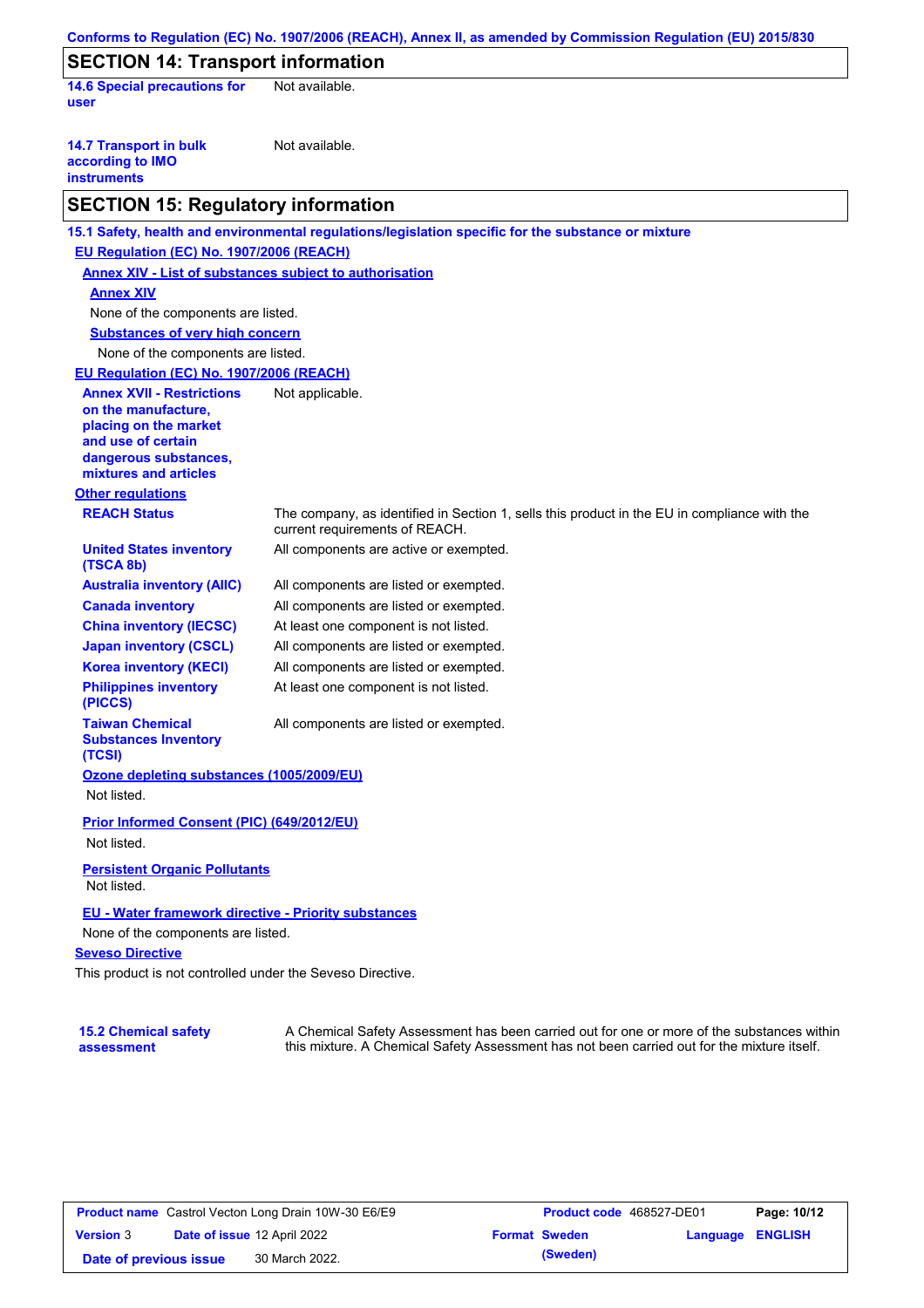# **SECTION 16: Other information**

| <b>Abbreviations and acronyms</b> | ADN = European Provisions concerning the International Carriage of Dangerous Goods by<br>Inland Waterway |
|-----------------------------------|----------------------------------------------------------------------------------------------------------|
|                                   | ADR = The European Agreement concerning the International Carriage of Dangerous Goods by                 |
|                                   | Road                                                                                                     |
|                                   | ATE = Acute Toxicity Estimate                                                                            |
|                                   | BCF = Bioconcentration Factor                                                                            |
|                                   | CAS = Chemical Abstracts Service                                                                         |
|                                   | CLP = Classification, Labelling and Packaging Regulation [Regulation (EC) No. 1272/2008]                 |
|                                   | CSA = Chemical Safety Assessment                                                                         |
|                                   | CSR = Chemical Safety Report                                                                             |
|                                   | DMEL = Derived Minimal Effect Level                                                                      |
|                                   | DNEL = Derived No Effect Level                                                                           |
|                                   | EINECS = European Inventory of Existing Commercial chemical Substances                                   |
|                                   | ES = Exposure Scenario                                                                                   |
|                                   | EUH statement = CLP-specific Hazard statement                                                            |
|                                   | EWC = European Waste Catalogue                                                                           |
|                                   | GHS = Globally Harmonized System of Classification and Labelling of Chemicals                            |
|                                   | IATA = International Air Transport Association                                                           |
|                                   | IBC = Intermediate Bulk Container                                                                        |
|                                   | IMDG = International Maritime Dangerous Goods                                                            |
|                                   | LogPow = logarithm of the octanol/water partition coefficient                                            |
|                                   | MARPOL = International Convention for the Prevention of Pollution From Ships, 1973 as                    |
|                                   | modified by the Protocol of 1978. ("Marpol" = marine pollution)                                          |
|                                   | OECD = Organisation for Economic Co-operation and Development                                            |
|                                   | PBT = Persistent, Bioaccumulative and Toxic                                                              |
|                                   | <b>PNEC</b> = Predicted No Effect Concentration                                                          |
|                                   | REACH = Registration, Evaluation, Authorisation and Restriction of Chemicals Regulation                  |
|                                   | [Regulation (EC) No. 1907/2006]                                                                          |
|                                   | RID = The Regulations concerning the International Carriage of Dangerous Goods by Rail                   |
|                                   | RRN = REACH Registration Number<br>SADT = Self-Accelerating Decomposition Temperature                    |
|                                   | SVHC = Substances of Very High Concern                                                                   |
|                                   | STOT-RE = Specific Target Organ Toxicity - Repeated Exposure                                             |
|                                   | STOT-SE = Specific Target Organ Toxicity - Single Exposure                                               |
|                                   | $TWA = Time weighted average$                                                                            |
|                                   | $UN = United Nations$                                                                                    |
|                                   | UVCB = Complex hydrocarbon substance                                                                     |
|                                   | VOC = Volatile Organic Compound                                                                          |
|                                   | vPvB = Very Persistent and Very Bioaccumulative                                                          |
|                                   | Varies = may contain one or more of the following $64741-88-4$ / RRN 01-2119488706-23,                   |
|                                   | 64741-89-5 / RRN 01-2119487067-30, 64741-95-3 / RRN 01-2119487081-40, 64741-96-4/ RRN                    |
|                                   | 01-2119483621-38, 64742-01-4 / RRN 01-2119488707-21, 64742-44-5 / RRN                                    |
|                                   | 01-2119985177-24, 64742-45-6, 64742-52-5 / RRN 01-2119467170-45, 64742-53-6 / RRN                        |
|                                   | 01-2119480375-34, 64742-54-7 / RRN 01-2119484627-25, 64742-55-8 / RRN                                    |
|                                   | 01-2119487077-29, 64742-56-9 / RRN 01-2119480132-48, 64742-57-0 / RRN                                    |
|                                   | 01-2119489287-22, 64742-58-1, 64742-62-7 / RRN 01-2119480472-38, 64742-63-8,                             |
|                                   | 64742-65-0 / RRN 01-2119471299-27, 64742-70-7 / RRN 01-2119487080-42, 72623-85-9 /                       |
|                                   | RRN 01-2119555262-43, 72623-86-0 / RRN 01-2119474878-16, 72623-87-1 / RRN                                |
|                                   | 01-2119474889-13                                                                                         |
|                                   |                                                                                                          |

**Procedure used to derive the classification according to Regulation (EC) No. 1272/2008 [CLP/GHS]**

| <b>Classification</b>                                                                                           |                            | <b>Justification</b>                                                                                                                       |  |  |
|-----------------------------------------------------------------------------------------------------------------|----------------------------|--------------------------------------------------------------------------------------------------------------------------------------------|--|--|
| Not classified.                                                                                                 |                            |                                                                                                                                            |  |  |
| H <sub>317</sub><br><b>Full text of abbreviated H</b><br>H361d<br><b>statements</b><br>H413                     |                            | May cause an allergic skin reaction.<br>Suspected of damaging the unborn child.<br>May cause long lasting harmful effects to aquatic life. |  |  |
| <b>Aguatic Chronic 4</b><br><b>Full text of classifications</b><br>Repr. 2<br><b>[CLP/GHS]</b><br>Skin Sens, 1B |                            | LONG-TERM (CHRONIC) AQUATIC HAZARD - Category 4<br>REPRODUCTIVE TOXICITY - Category 2<br>SKIN SENSITISATION - Category 1B                  |  |  |
| <b>History</b>                                                                                                  |                            |                                                                                                                                            |  |  |
| Date of issue/Date of<br>revision                                                                               | 12/04/2022.                |                                                                                                                                            |  |  |
| Date of previous issue                                                                                          | 30/03/2022.                |                                                                                                                                            |  |  |
| <b>Prepared by</b>                                                                                              | <b>Product Stewardship</b> |                                                                                                                                            |  |  |
| $\nabla$ Indicates information that has changed from previously issued version.                                 |                            |                                                                                                                                            |  |  |
| <b>Notice to reader</b>                                                                                         |                            |                                                                                                                                            |  |  |

| <b>Product name</b> Castrol Vecton Long Drain 10W-30 E6/E9 |  |                             | <b>Product code</b> 468527-DE01 |                      | Page: 11/12      |  |
|------------------------------------------------------------|--|-----------------------------|---------------------------------|----------------------|------------------|--|
| <b>Version 3</b>                                           |  | Date of issue 12 April 2022 |                                 | <b>Format Sweden</b> | Language ENGLISH |  |
| Date of previous issue                                     |  | 30 March 2022.              |                                 | (Sweden)             |                  |  |